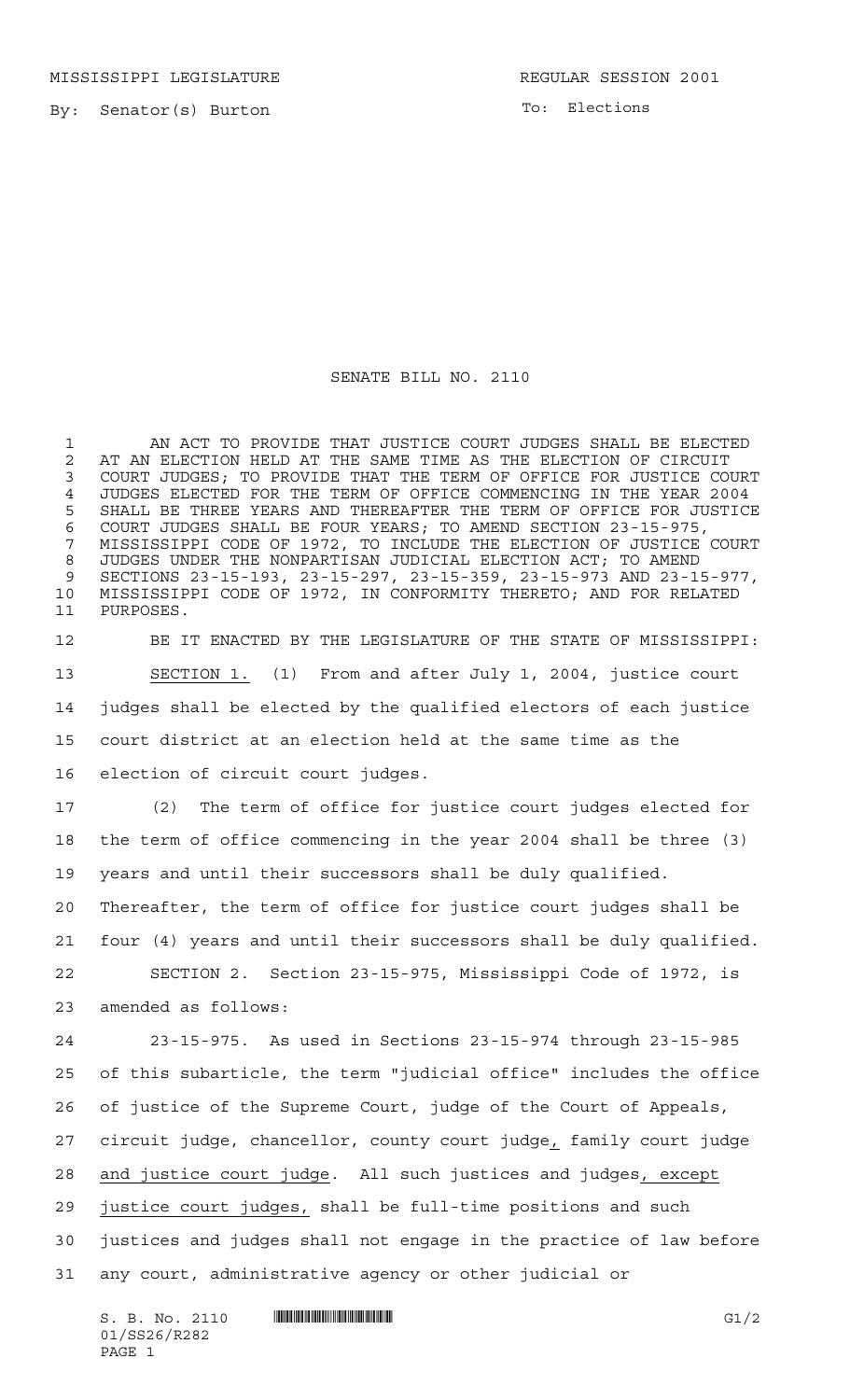quasi-judicial forum except as provided by law for finalizing pending cases after election to judicial office.

 SECTION 3. Section 23-15-193, Mississippi Code of 1972, is amended as follows:

 23-15-193. At the election in 1995, and every four (4) years thereafter, there shall be elected a Governor, Lieutenant Governor, Secretary of State, Auditor of Public Accounts, State Treasurer, Attorney General, three (3) public service commissioners, three (3) Mississippi Transportation Commissioners, Commissioner of Insurance, Commissioner of Agriculture and Commerce, Senators and members of the House of Representatives in the Legislature, district attorneys for the several districts, clerks of the circuit and chancery courts of the several counties, as well as sheriffs, coroners, assessors, surveyors and members of the boards of supervisors **\*\*\*** and constables, and all other officers to be elected by the people at the general state election. All such officers shall hold their offices for a term of four (4) years, and until their successors are elected and qualified. The state officers shall be elected in the manner prescribed in Section 140 of the Constitution.

 SECTION 4. Section 23-15-297, Mississippi Code of 1972, is amended as follows:

 23-15-297. All candidates upon entering the race for party nominations for office shall first pay to the proper officer as provided for in Section 23-15-299 for each primary election the following amounts:

 (a) Candidates for Governor not to exceed Three Hundred Dollars (\$300.00).

 (b) Candidates for Lieutenant Governor, Attorney General, Secretary of State, State Treasurer, Auditor of Public Accounts, Commissioner of Insurance, Commissioner of Agriculture and Commerce, State Highway Commissioner and State Public Service Commissioner, not to exceed Two Hundred Dollars (\$200.00).

 $\texttt{S. B. No. 2110} \begin{tabular}{l} \hline \texttt{M. B.} \end{tabular}$ 01/SS26/R282 PAGE 2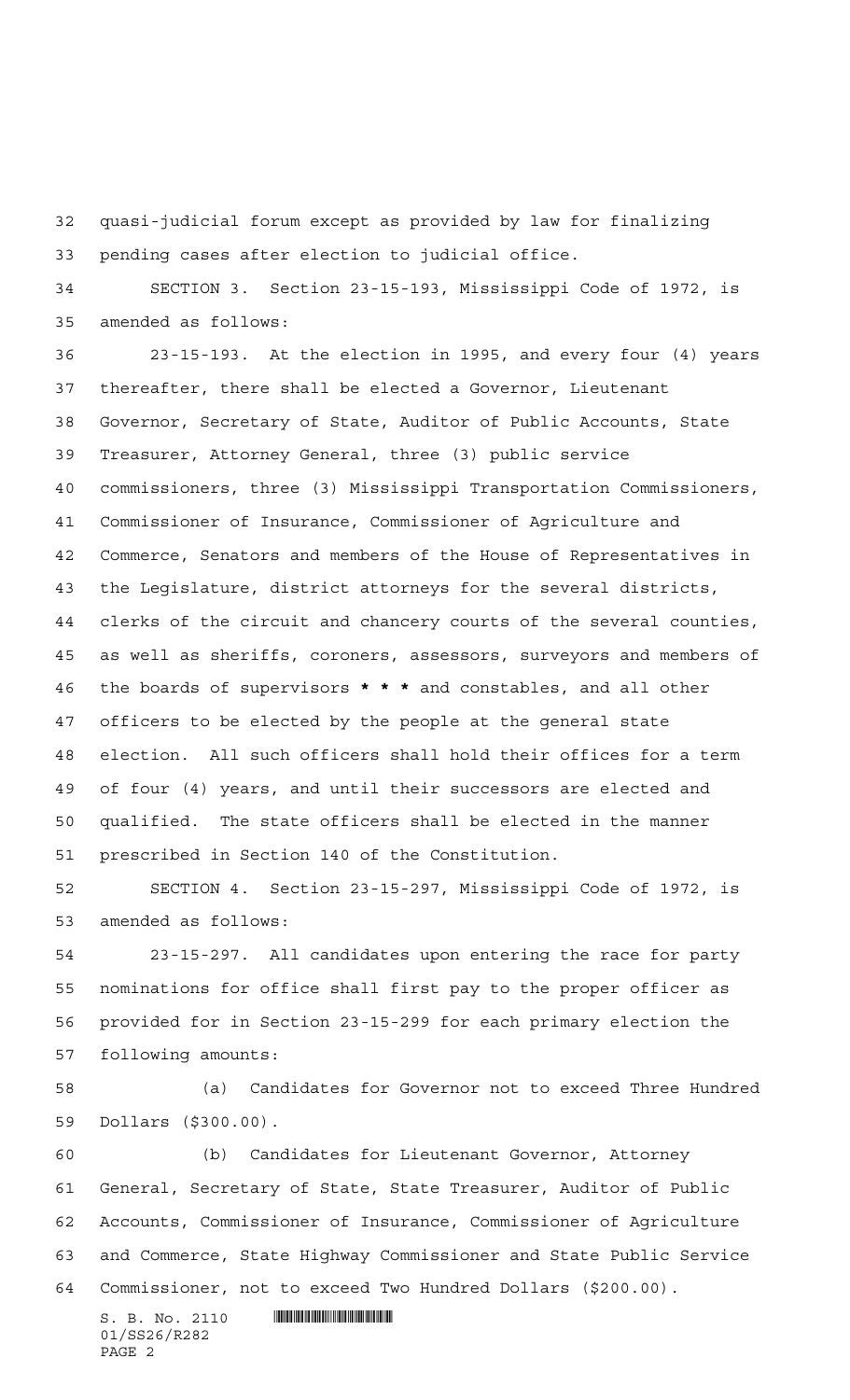(c) Candidates for district attorney, not to exceed One Hundred Dollars (\$100.00).

 (d) Candidates for State Senator, State Representative, sheriff, chancery clerk, circuit clerk, tax assessor, tax collector, county attorney, county superintendent of education and board of supervisors, not to exceed Fifteen Dollars (\$15.00).

 (e) Candidates for county surveyor, county coroner **\*\*\*** and constable, not to exceed Ten Dollars (\$10.00). (f) Candidates for United States Senator, not to exceed Three Hundred Dollars (\$300.00).

 (g) Candidates for United States Representative, not to exceed Two Hundred Dollars (\$200.00).

 SECTION 5. Section 23-15-359, Mississippi Code of 1972, is amended as follows:

 23-15-359. (1) The ballot shall contain the names of all party nominees certified by the appropriate executive committee, and independent and special election candidates who have timely filed petitions containing the required signatures. A petition requesting that an independent or special election candidate's name be placed on the ballot for any office shall be filed as provided for in subsection (3) or (4) of this section, as appropriate, and shall be signed by not less than the following number of qualified electors:

 (a) For an office elected by the state at large, not less than one thousand (1,000) qualified electors.

 (b) For an office elected by the qualified electors of a Supreme Court district, not less than three hundred (300) qualified electors.

 (c) For an office elected by the qualified electors of a congressional district, not less than two hundred (200) qualified electors.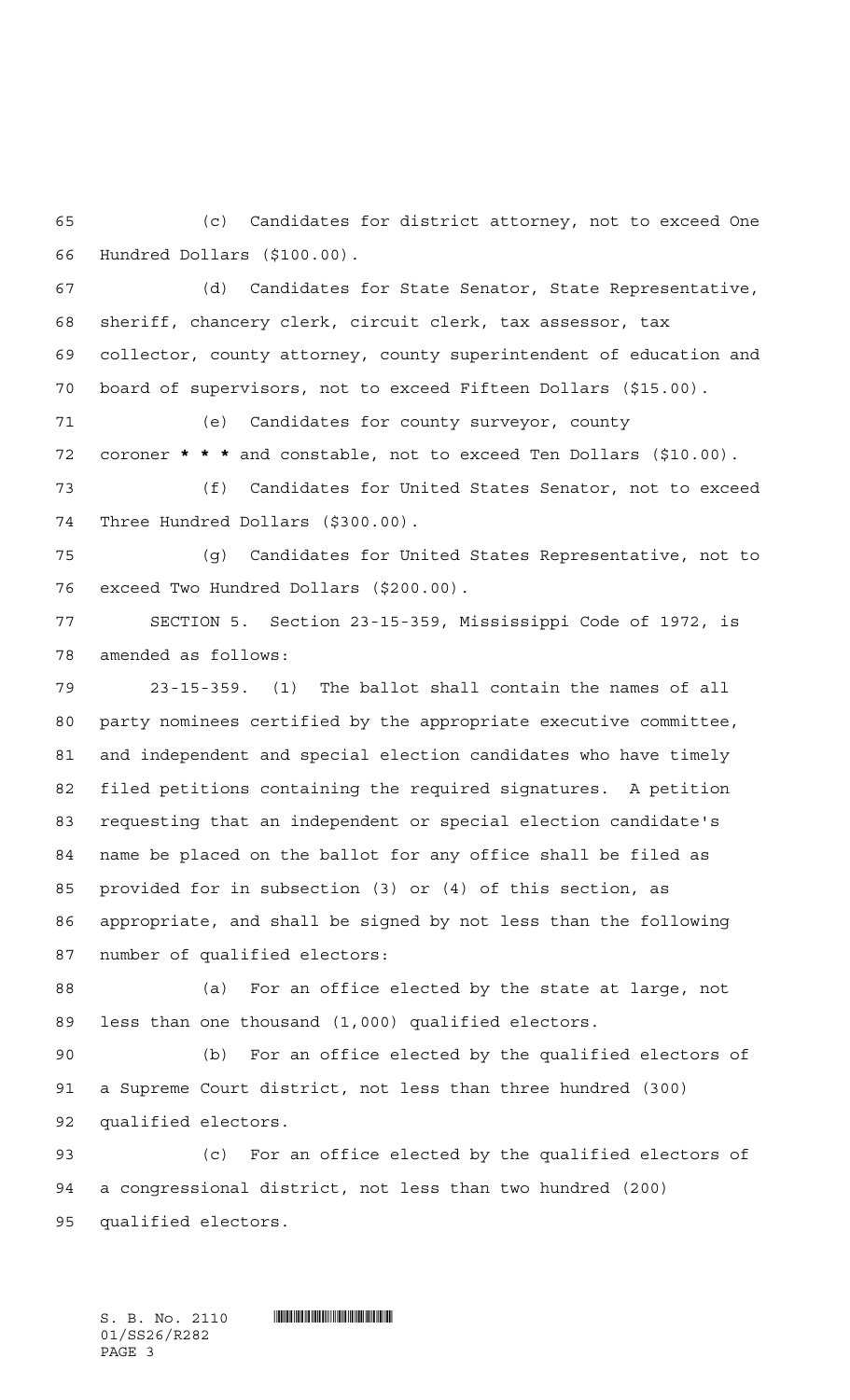(d) For an office elected by the qualified electors of a circuit or chancery court district, not less than one hundred (100) qualified electors.

 (e) For an office elected by the qualified electors of a senatorial or representative district, not less than fifty (50) qualified electors.

 (f) For an office elected by the qualified electors of a county, not less than fifty (50) qualified electors.

 (g) For an office elected by the qualified electors of a supervisors district or justice court district, not less than fifteen (15) qualified electors.

 (2) Unless the petition required above shall be filed as provided for in subsection (3) or (4) of this section, as appropriate, the name of the person requested to be a candidate, unless nominated by a political party, shall not be placed upon the ballot. The ballot shall contain the names of each candidate for each office, and such names shall be listed under the name of the political party such candidate represents as provided by law and as certified to the circuit clerk by the State Executive Committee of such political party. In the event such candidate qualifies as an independent as herein provided, he shall be listed on the ballot as an independent candidate.

 (3) Petitions for offices described in paragraphs (a), (b), (c) and (d) of subsection (1) of this section, and petitions for offices described in paragraph (e) of subsection (1) of this section for districts composed of more than one (1) county or parts of more than one (1) county, shall be filed with the State Board of Election Commissioners by no later than 5:00 p.m. on the same date by which candidates for nominations in the political party primary elections are required to pay the fee provided for in Section 23-15-297, Mississippi Code of 1972.

 (4) Petitions for offices described in paragraphs (f) and (g) of subsection (1) of this section, and petitions for offices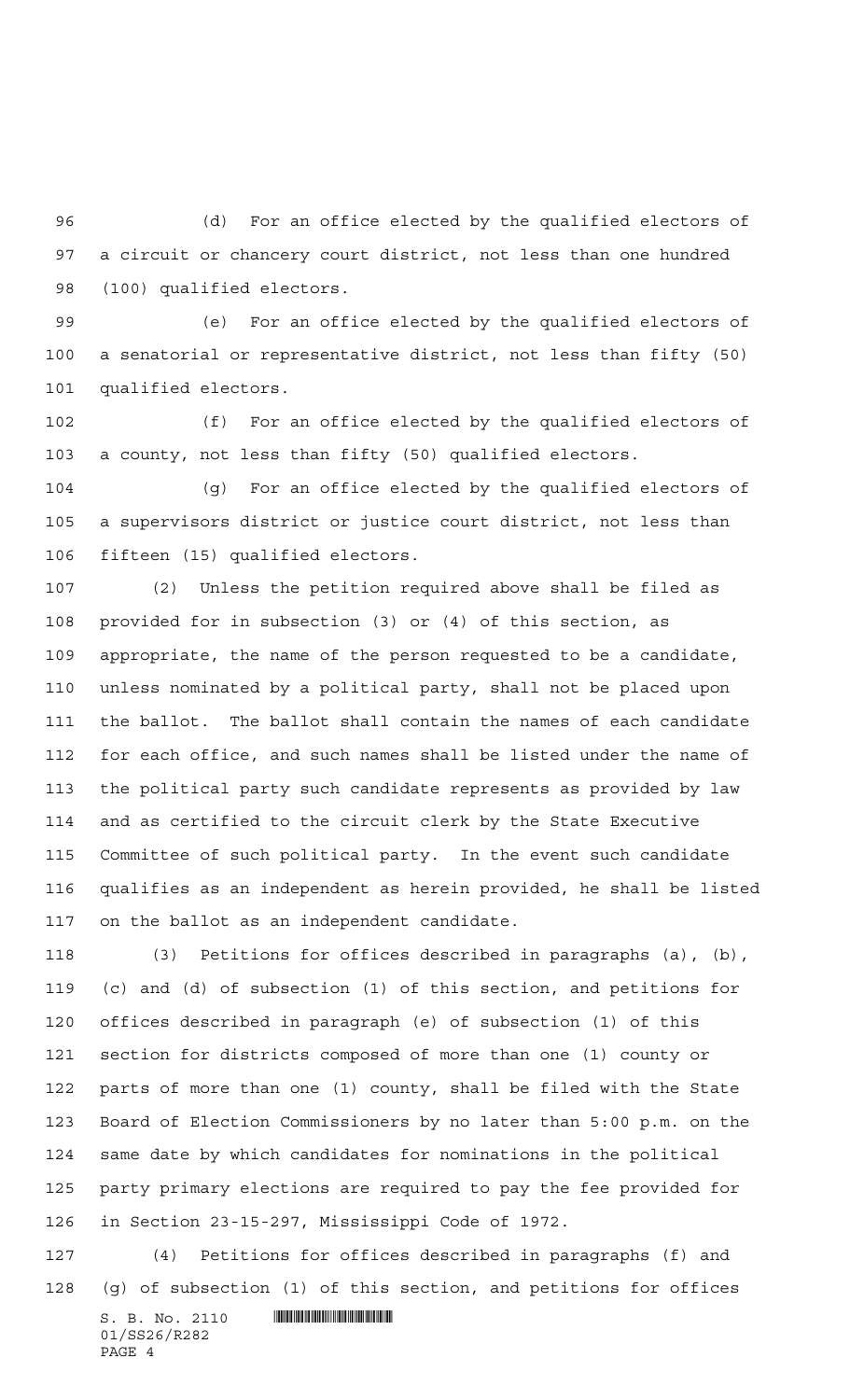described in paragraph (e) of subsection (1) of this section for districts composed of one (1) county or less, shall be filed with the proper circuit clerk by no later than 5:00 p.m. on the same date by which candidates for nominations in the political party elections are required to pay the fee provided for in Section 23-15-297; provided, however, that no petition may be filed before January 1 of the year in which the election for the office is held. The circuit clerk shall notify the county commissioners of election of all persons who have filed petitions with such clerk. Such notification shall occur within two (2) business days and shall contain all necessary information.

 (5) The commissioners may also have printed upon the ballot any local issue election matter that is authorized to be held on the same date as the regular or general election pursuant to Section 23-15-375; provided, however, that the ballot form of such local issue must be filed with the commissioners of election by the appropriate governing authority not less than sixty (60) days previous to the date of the election.

 (6) The provisions of this section shall not apply to municipal elections or to the election of the offices of justice of the Supreme Court, judge of the Court of Appeals, circuit judge, chancellor, county court judge, family court judge and justice court judge.

 (7) Nothing in this section shall prohibit special elections to fill vacancies in either house of the Legislature from being held as provided in Section 23-15-851. In all elections conducted under the provisions of Section 23-15-851 the commissioner shall have printed on the ballot the name of any candidate who, not having been nominated by a political party, shall have been requested to be a candidate for any office by a petition filed with said commissioner by 5:00 p.m. not less than ten (10) working days prior to the election, and signed by not less than fifty (50) qualified electors.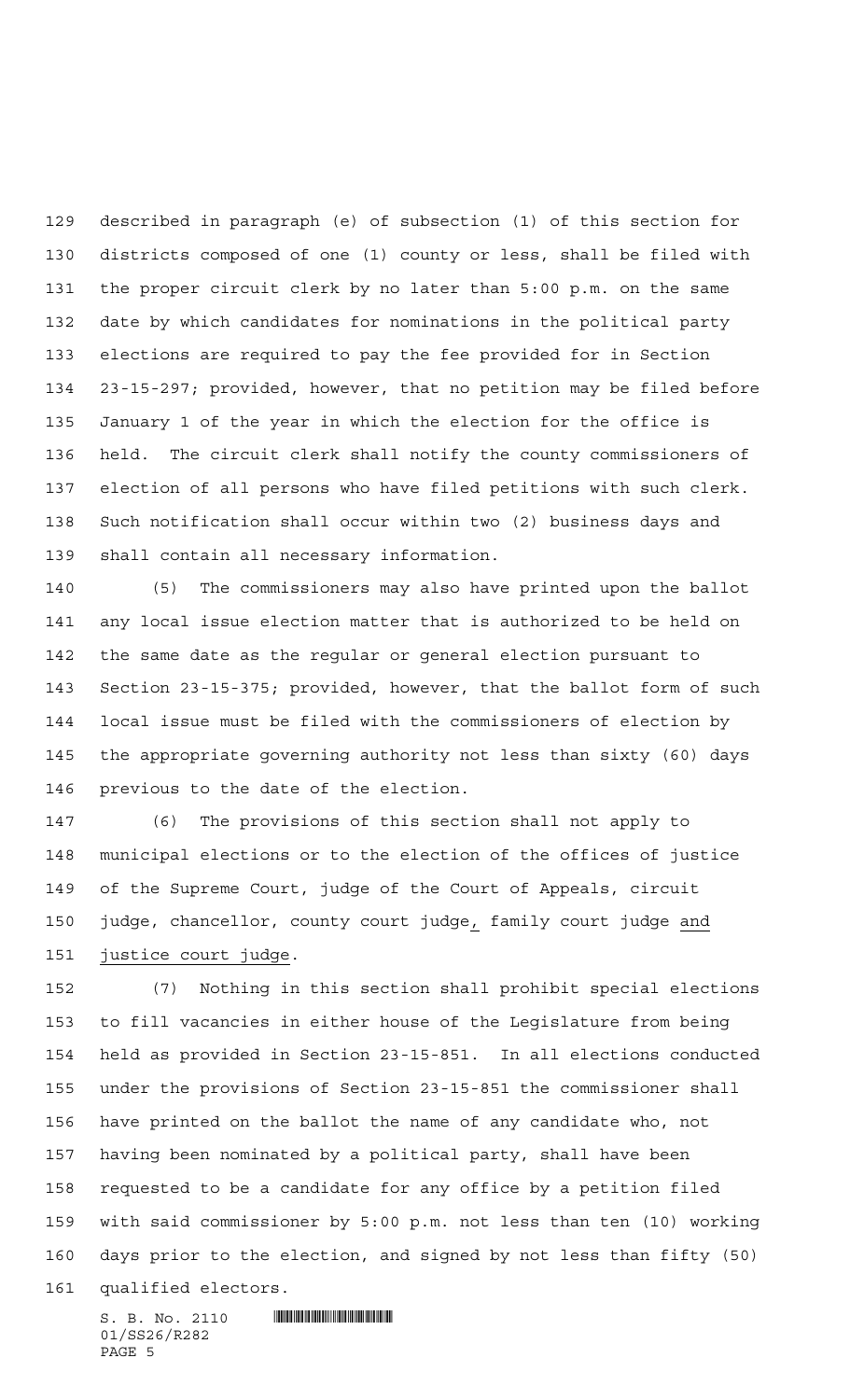(8) The appropriate election commission shall determine whether each candidate is a qualified elector of the state, state district, county or county district they seek to serve, and whether each candidate meets all other qualifications to hold the office he is seeking or presents absolute proof that he will, subject to no contingencies, meet all qualifications on or before the date of the general or special election at which he could be elected to office. The election commission also shall determine whether any candidate has been convicted of any felony in a court of this state, or has been convicted on or after December 8, 1992, of any offense in another state which is a felony under the laws of this state, or has been convicted of any felony in a federal court on or after December 8, 1992. Excepted from the above are convictions of manslaughter and violations of the United States Internal Revenue Code or any violations of the tax laws of this state, unless the offense also involved misuse or abuse of his office or money coming into his hands by virtue of his office. If the appropriate election commission finds that a candidate either (a) is not a qualified elector, (b) does not meet all qualifications to hold the office he seeks and fails to provide absolute proof, subject to no contingencies, that he will meet the qualifications on or before the date of the general or special election at which he could be elected, or (c) has been convicted of a felony as described in this subsection, and not pardoned, then the name of such candidate shall not be placed upon the ballot.

 (9) If after the deadline to qualify as a candidate for an office or after the time for holding any party primary for an office, there shall be only one (1) person who has duly qualified to be a candidate for the office in the general election, the name of such person shall be placed on the ballot.

 (10) The petition required by this section may not be filed by using the internet.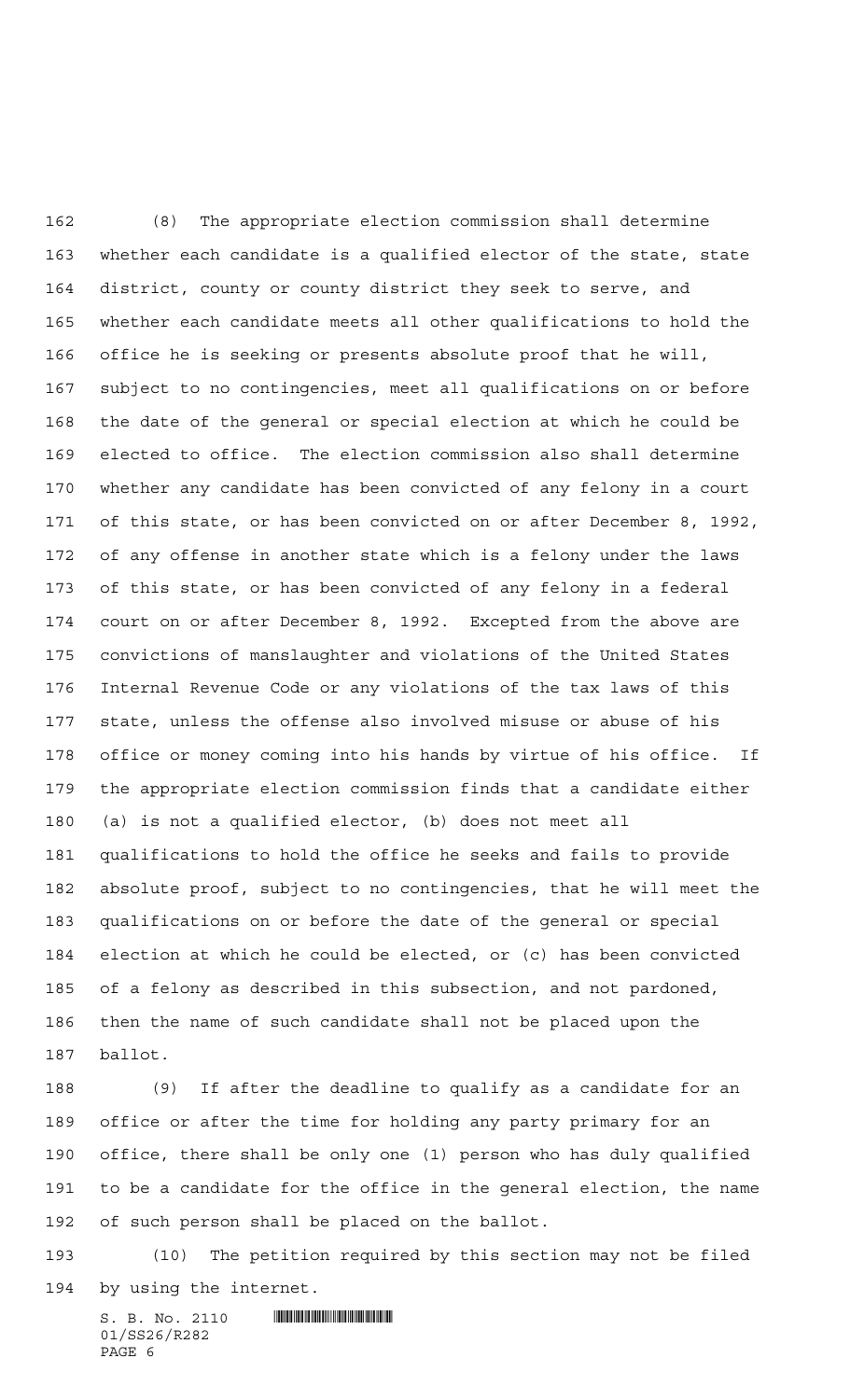SECTION 6. Section 23-15-973, Mississippi Code of 1972, is amended as follows:

 23-15-973. It shall be the duty of the judges of the circuit court to give a reasonable time and opportunity to the candidates for the office of judge of the Supreme Court, judges of the Court of Appeals, circuit judge and chancellor to address the people during court terms. **\*\*\*** Judicial offices as defined in Section 23-15-975 are not political but are to be held without favor and with absolute impartiality as to all persons, and because of the jurisdiction conferred upon the courts **\*\*\***, the judges serving in judicial offices as defined in Section 23-15-975 should be as far removed as possible from any political affiliations or obligations. It shall be unlawful for any candidate for any such judicial office to align himself with any candidate or candidates for any other office or with any political faction or any political party at any time during any **\*\*\*** election campaign. Likewise it shall be unlawful for any candidate for any other office elected or to be elected at any **\*\*\*** election, wherein any candidate for any of such judicial offices **\*\*\***, is or are to be elected, to align himself with any one or more of the candidates for said offices or to take any part whatever in any election for any one or more of such judicial offices, except to cast his individual vote. The election of any candidate for any office **\*\*\*** at any election wherein a candidate for any one of such judicial offices **\*\*\*** is to be elected who shall deliberately, knowingly and willfully violate the provisions of this section **\*\*\*** shall be void. SECTION 7. Section 23-15-977, Mississippi Code of 1972, is amended as follows: 23-15-977. (1) All candidates for judicial office as

 defined in Section 23-15-975 of this subarticle shall file their intent to be a candidate with the proper officials not later than 5:00 p.m. on the first Friday after the first Monday in May prior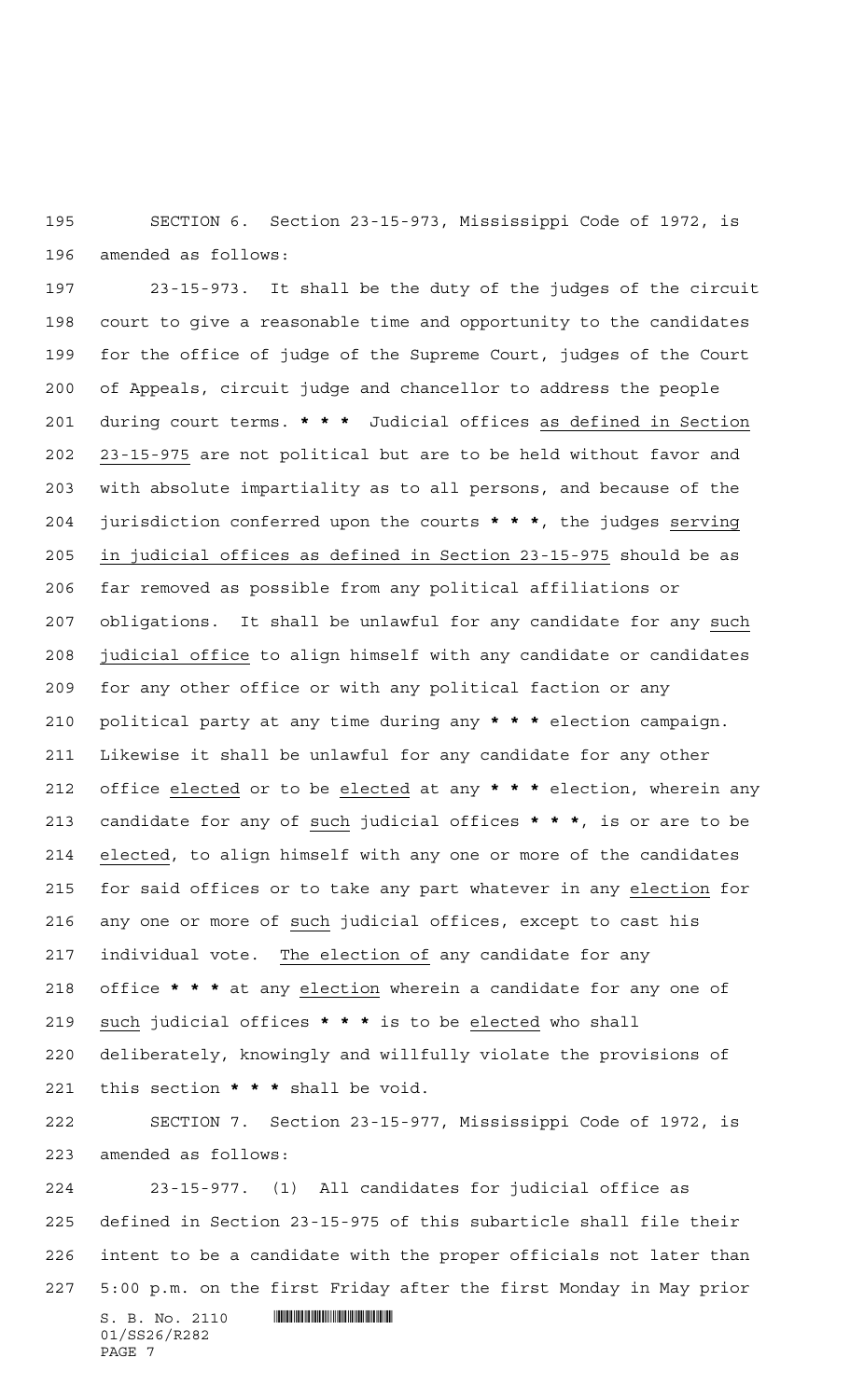to the general election for judicial office and shall pay to the proper officials the following amounts:

 (a) Candidates for Supreme Court judge and Court of Appeals, the sum of Two Hundred Dollars (\$200.00).

 (b) Candidates for circuit judge and chancellor, the sum of One Hundred Dollars (\$100.00).

 (c) Candidates for county judge, family court judge and justice court judge the sum of Fifteen Dollars (\$15.00).

 (2) Candidates for judicial offices listed in paragraphs (a) and (b) of subsection (1) of this section shall file their intent to be a candidate with, and pay the proper assessment made pursuant to subsection (1) of this section to, the State Board of Election Commissioners.

 (3) Candidates for judicial offices listed in paragraph (c) of subsection (1) of this section shall file their intent to be a candidate with, and pay the proper assessment made pursuant to subsection (1) of this section to, the circuit clerk of the proper county. The circuit clerk shall notify the county commissioners of election of all persons who have filed their intent to be a candidate filed with, and paid the proper assessment to, such clerk. Such notification shall occur within two (2) business days and shall contain all necessary information.

 SECTION 8. The Attorney General of the State of Mississippi shall submit this act, immediately upon approval by the Governor, or upon approval by the Legislature subsequent to a veto, to the Attorney General of the United States or to the United States District Court for the District of Columbia in accordance with the provisions of the Voting Rights Act of 1965, as amended and extended.

 SECTION 9. Section 1 of this act shall take effect and be in force from and after the date it is effectuated under Section 5 of the Voting Rights Act of 1965, as amended and extended. The

remainder of this act shall take effect and be in force from and